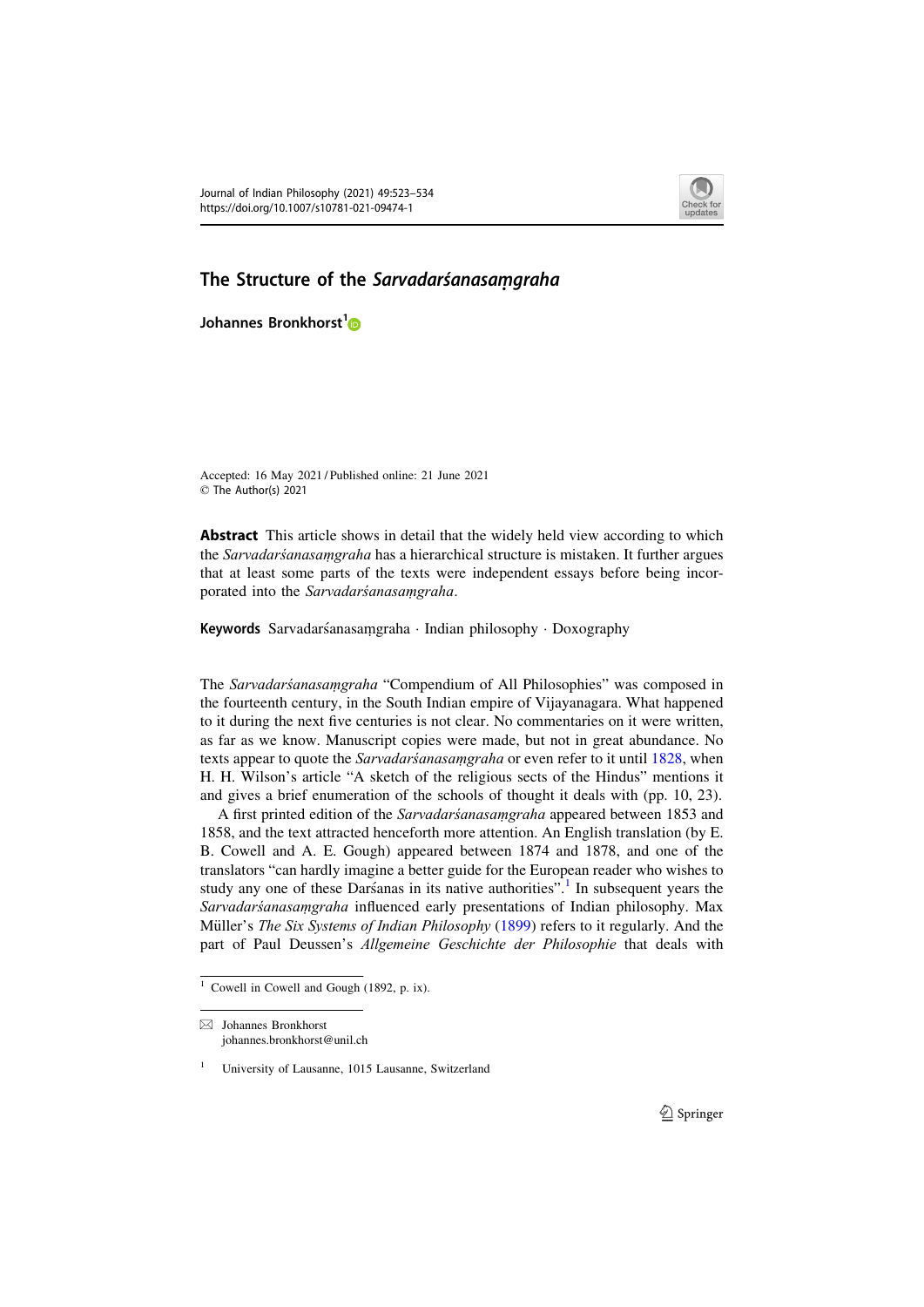India's systems of philosophy (Deussen, 1908, pp. 190–670) explicitly follows the lead of the Sarvadarśanasaṃgraha.

Depending on the edition one uses, the *Sarvadarsanasamgraha* has 15 or 16 chapters. Most manuscripts have only 15, but the edition most widely used (by Abhyankar and dating from 1923) has 16 of them. Here they are:

- 1. Materialism (cārvākadarśana).
- 2. The philosophy of the Buddhists (bauddhadarśana).
- 3. The philosophy of the Jainas (ārhatadarśana)
- 4. The philosophy of Rāmānuja (rāmānujadarśana)
- 5. The philosophy of Madhva (pūrnaprajñadarśana)
- 6. The philosophy of the Pāśupatas (nakulīśapāśupatadarśana)
- 7. The philosophy of the Saivas (śaivadarśana)
- 8. The philosophy of Recognition (pratyabhijñādarśana)
- 9. Alchemy (raseśvaradarśana)
- 10. Vaiśeșika philosophy (aulūkyadarśana)
- 11. Nyāya philosophy (aksapādadarśana)
- 12. Pūrva-Mīmāmsā philosophy (jaiminidarśana)
- 13. The philosophy of grammar (pāṇinidarśana)
- 14. Sāṃkhya philosophy (sāṃkhyadarśana)
- 15. Yoga philosophy (pātañjaladarśana)
- 16. Advaita-Vedānta (śānkaradarśana)

The last chapter, on the philosophy of Sankara, is missing in most manuscripts and in the early editions.

A number of modern authors claim that the Sarvadarśanasaṃgraha presents the various philosophies in hierarchical order. Cowell made this claim already in the 19th century in his Preface to the English translation he and Gough prepared: "The systems form a gradually ascending scale,—the first, the Chárváka and Bauddha, being the lowest as the furthest removed from the Vedanta, and the last, the Sánkhya and Yoga, being the highest as approaching most nearly to it" (Cowell & Gough 1892, p. x.). Others repeated this claim in different words. Paul Deussen did so in 1908 (p. 191), Uma Shankar Sharma in 1964 (p. 5). Wilhelm Halbfass (1988, pp. 351–352) stated: "the Advaita Vedanta doxographic texts are usually based upon a hierarchical classification at whose apex stands the Vedanta. Here, the first (and lowest) system is materialism, which is presented as the school of Cārvāka or Lokāvata ..." His words are echoed by Eli Franco (2011, p. 640): "The Sarvadarsanasamgraha is the most important Sanskrit doxography. Its author Mādhava arranged 16 philosophical 'points of view' in a hierarchy in which the Cārvāka/Lokāyata is at the very bottom." Andrew Nicholson (2015, p. 165) says "there are no explicit characters or plot in the Sarvadarśanasaṃgraha, just a presentation of a series of doctrines, each superior to the last".<sup>2</sup> And the editor of *The Bloomsbury Research Handbook of Vedānta* adds<sup>3</sup>:

<sup>&</sup>lt;sup>2</sup> Nicholson is aware that his claim does not stand up to the facts ( $2015$ , p. 164): "Mādhava continues with this conceit for approximately the first eight chapters of his work, but he uses it less and less as its artificiality becomes more and more apparent. How does Vaisesika atomism function as the logical corrective to the Rasesvara Saiva sect, for instance?"

 $3$  Maharaj (2020, p. 9).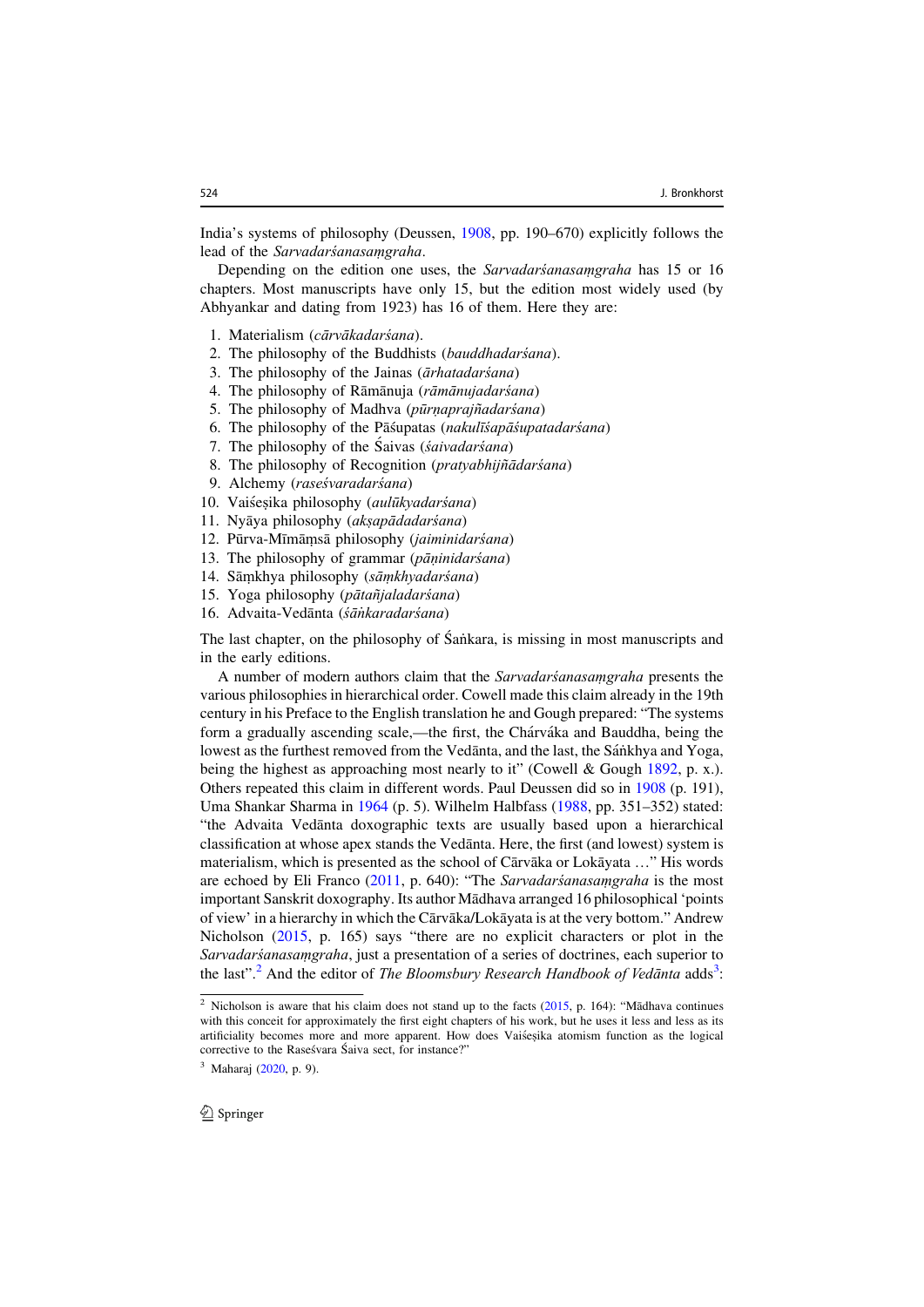"The Advaitin Mādhava's ... highly influential Sarvadarśanasaṃgraha ... presented a hierarchical schema of sixteen philosophical schools beginning with the materialist philosophy of Cārvāka ... and culminating, predictably, in Advaita Vedānta." Other authors who made similar claims are Erich Frauwallner, $4$  Gerald Larson (2008, p. 282: "Altogether [Mādhavācārya] treats some sixteen systems in what appears to be a hierarchical manner"), Alberto Pelissero (2020) and Akihiko Akamatsu (Akamatsu  $2017$ , p. 163: "Mādhava ... places his own school [Advaita] at one extreme and ranks other schools' teachings by their degree of conflict with his own system.") We may here also quote Robert Goodding's doctoral dissertation, which has not been published but is available on the internet (2002, p. 8): "His Sarvadarsanasamgraha is an arrangement of the various positions in Indian philosophy that Ma¯dhava knew starting from the materialist Cārvākas and Buddhists that he thought had the least validity, up to the Pātañjalīya Yoga system and Śaṅkara's Advaita that is the highest expression of the truth."

An inspection of the text reveals that this understanding of the structure of the text is not supported by any evidence. Given that the highest truth finds expression in a form of Vedanta (Saṅkara's Advaita Vedanta to be precise), we would expect that the philosophies of Rāmānuja and of Madhva, which are also forms of Vedānta, find a place near the end of the book. In reality they are discussed in chapters 4 and 5, far from the end. And the claim that Samkhya and Yoga—discussed in chapters 14 and 15 respectively—are close to Advaita Vedanta is not based on any statements in the *Sarvadarsanasamgraha*. On the contrary, these two philosophies are presented as the main representatives of a vision of the world, pariṇāmavāda, that is the very opposite of the *vivartavada* that Sañkara adheres to.<sup>5</sup> I'll return to this below. There is no trace of a hierarchy in the remaining chapters.<sup>6</sup>

How then could the idea of the Sarvadarśanasaṃgraha as a hierarchically structured text arise? I think that the way the text presents the first four philosophies —Materialism, Buddhism, Jainism and the school of Ramanuja—goes some way to explain this misunderstanding. The philosophy of chapter 1 (Cārvāka) is refuted at the beginning of chapter 2 (Buddhism); the philosophy of chapter 2 is refuted at the beginning of chapter 3 (Jainism); the philosophy of chapter 3 is refuted at the beginning of chapter 4 (Rāmānuja). But there it stops.<sup>7</sup> Chapter 5 (Madhva) does not refute chapter 4, chapter 6 (Pāśupata) does not refute chapter 5, etc.

Frauwallner (1992, p. 176): "Das glänzend geschriebene Werk gibt einen Überblick über alle philosophischen Systeme der damaligen Zeit, indem es mit dem tiefstehendsten, dem Materialismus, beginnt und nun, allmählich aufsteigend, jedes System durch das folgende widerlegen lässt, bis der Vedānta Śaṅkaras, zu dem sich der Verfasser selbst bekennt, den Höhepunkt und Abschluss bildet."

<sup>&</sup>lt;sup>5</sup> Note that Sāṃkhya and Yoga are sometimes described in other texts as unorthodox, i.e. not based on the Veda, as, e.g., in the Tantravārttika on sutra 1.3.4 (p. 112 l. 17–24); translated Doniger O'Flaherty (1971, p. 276); cp. Eltschinger (2012, p. 56).

 $6$  Nor does the text of the *Sarvadarśanasaṃgraha* support the claim that "[f]or Mādhava, non-Advaitic schools were not so much wrong as they *approximated*, to varying degrees, the one perfect and absolutely true philosophy of Advaita" (Maharaja 2020, p. 9).

<sup>7</sup> Strangely, Uma Shankar Sharma (1964, p. 5) states: "the Buddhists are shown refuting the epistemological theory of the Cārvākas. The Jainas, on the other hand, refute the theory of momentariness championed by the Buddhists. The Jaina doctrine of Anekāntavāda is refuted by the Rāmānujas and so on." There is no "and so on", in spite of Sharma's efforts to justify this on pp. 8–11.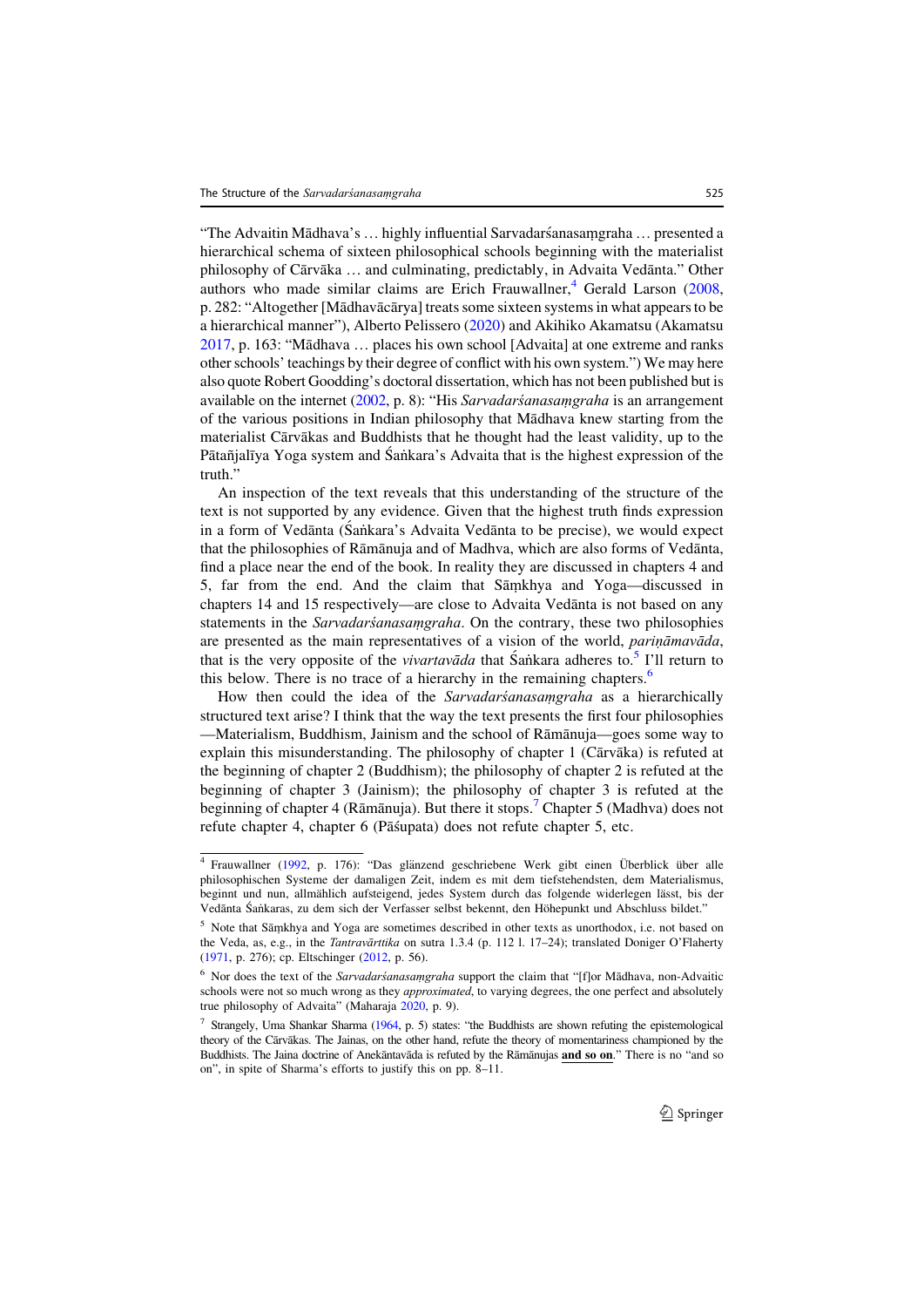Suppose for a moment (contrary to the evidence) that each succeeding chapter does indeed refute the preceding one. Would this allow us to conclude that the structure of the Sarvadarśanasaṃgraha is hierarchical in the sense indicated above? Clearly, this conclusion would only be justified if this hierarchy were transitive. There is a priori no reason to think it is. The logic of the pecking order among chickens confirms this. This order, we learn, can be circular. That is to say, if chicken A is higher on the pecking order than chicken B, and chicken B higher than chicken C, this does not exclude that chicken C may be higher on the pecking order than chicken  $A^8$ . The study of potential circularity in pecking orders goes back to H. G. Landau (1953). It is related to the fact that the relation of dominance is not transitive: A is dominant over B and B is dominant over C does not necessarily entail that A is dominant over C. The arguments used in chapter 2 to refute the philosophy of chapter 1 are not necessarily valid from the point of view of the philosophy of chapter 3; and the same might apply to all later chapters. Indeed, the arguments used in chapter 2 to refute the philosophy of chapter 1 are not valid from the point of view of Advaita Vedanta. To quote Nicholson  $(2015, p. 165)$ : "This process is sometimes problematic, since the grounds by which the Buddhist disproves some Cārvāka theories are not acceptable to the Advaitin. A refutation of Cārvāka hedonism on the basis of the Buddhist doctrine of momentariness, for instance, is unacceptable, since Advaita does not accept that all entities in the world only exist for a moment before they pass out of existence."

There are other factors that weaken the thesis that hierarchy determines the sequence of chapters of the Sarvadarsanasamgraha. We have seen that this text contains a rejection of the doctrine of modification (parinamavada) of Samkhya and Yoga in favor of the doctrine of illusory manifestation (vivartavāda). Vivartavāda is a feature of Sañkara's philosophy but also of Bhartrhari's philosophy as presented in chapter 13 ("Pāṇini's philosophy"). Since the author of the Sarvadarśanasamgraha sides with Sankara, he must have preferred Bhartrhari's thought to that of Sāṃkhya. He should therefore have placed the chapter on Sāṃkhya before the chapter on Pāṇini's philosophy. In fact he put it *after* that chapter. This is one more reason to **Example 1** abandon the idea that the chapters of the *Sarvadarśanasamgraha* are ordered in a hierarchical manner.

More than 60 years ago Minoru Hara (1958, p. 11) made the following observation: "It seems to me likely that what can be shown of the Nakulīśapāśupata-darśana will be found true of the other chapters of Sarvadarśanasamgraha also. That is, it was Mādhava's practice to take two or three basic texts of the system, quote a number of their basic definitions word for word, summarize a number of secondary doctrines in a manner as close to the original as brevity would permit and then embox the whole between an introductory paragraph and a concluding summary."

Hara's observation suggests that the different chapters of the Sarvadarśanasaṃgraha are more or less independent of each other, that they contain little essays dealing with the philosophies concerned. In fact, his observation is valid for a number of chapters, but not for others. It primarily fits the chapter that Hara

<sup>&</sup>lt;sup>8</sup> See on all this Strycker (2014, 145 ff.) ("Seeing red: When the pecking order breaks down").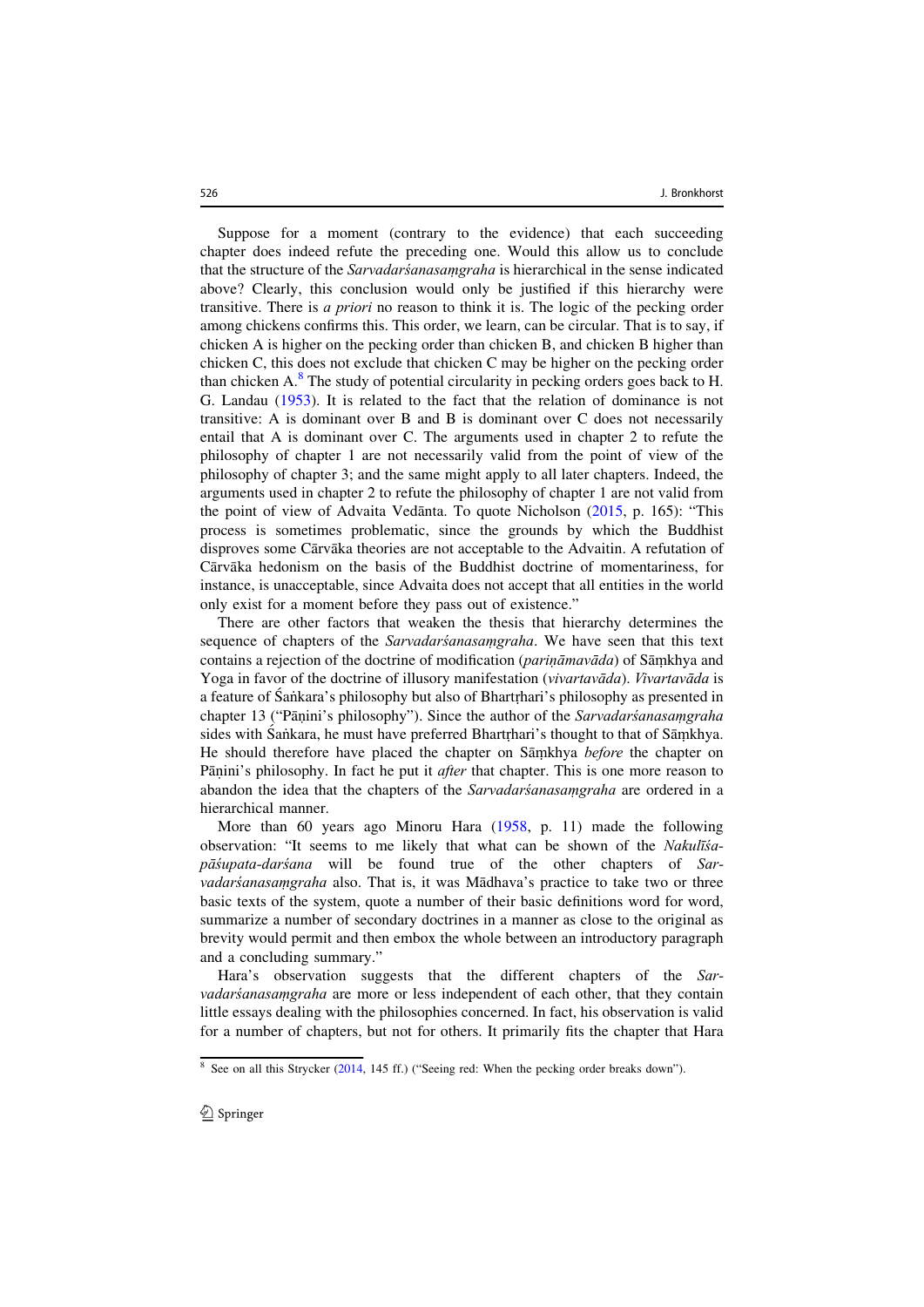translated (chapter 6), but also the immediately following chapters 7, 8 and 9, which, like chapter 6, deal with the views of various followers of Siva. These chapters are very little "philosophical" in the sense that they almost completely lack justifications and avoid debates. They look like independent essays that could have been produced, and published, on their own. They raise the question whether all chapters must be looked upon as potentially independent treatises, so that the Sarvadarśanasaṃgraha is really a collection of independent essays, some of them minimally adjusted so as to fit into the whole.

With this in mind, let us look at the chapter on Sāṃkhya (Chap. 14). This chapter begins with a question: "How can we respect the doctrine of the illusory manifestation (vivartavāda) in view of the doctrine of modification (parināmavāda) propounded by the Sāmkhyas, which is its watchful enemy (*paripanthin*)?"<sup>9</sup> This is an unusual beginning. It implicitly criticizes a central feature of Sāmkhya philosophy—*parināmavāda*—even before its presentation. This shows that at least this chapter is more than an independent essay on the philosophy concerned. A closer look at the text reveals that the chapter on Sāṃkhya is not independent at all.

The chapter on Sāṃkhya does not answer the question raised at its beginning. It consists, as a matter of fact, of a brief presentation of the existents accepted in Sāmkhya followed by a detailed discussion of the proofs that justify these. The question raised at the beginning is not answered in the then following chapter on Yoga (Chap. 15) either. It is answered at the beginning of chapter 16, on Sankara's philosophy. This chapter begins: "This doctrine of modification (parin $\bar{a}$ mav $\bar{a}$ da) should be censured by those who follow valid means of cognition (*prāmānika*).<sup>"10</sup> In fact, the first 63 lines (out of 918) of this chapter are nothing but a detailed refutation of the arguments in favor of *parināmavāda* that had been given in the chapter on Sāṃkhya, explicitly referring back to passages of that chapter.<sup>11</sup> They do not refer back to the chapter on Yoga. They conclude with the observation that, for all the reasons given, pariņāmavāda must be abandoned; instead, vivartavāda must be accepted.<sup>12</sup> To end it all, they quote a verse by V $\bar{a}$ caspati that states that this manifold is an illusory manifestation (vivarta) of Brahma, who does not undergo modification (*apariņāmin*).<sup>13</sup>

It seems clear that the chapter on Sāmkhya (Chap. 14) along with the first 63 lines of chapter 16 once constituted a unit, in which a presentation of Samkhya is emboxed by passages that criticize its central doctrine: the *parināmavāda*. This unit contained a detailed presentation and subsequent refutation of that doctrine.<sup>14</sup> We shall refer to it as the "Presentation and Refutation of *parināmavāda*". To all

<sup>9</sup> P. 311 ll. 14.1–2: atha sāṃkhyair ākhyāte pariṇāmavāde paripanthini jāgarūke kathaṃkāraṃ vivartavāda ādaraṇīyo bhavet. Unless otherwise indicated, references are to Abhyankar's edition.

<sup>10</sup> P. 389 l. 1: so 'yaṃ pariṇāmavādaḥ prāmāṇikagarhaṇam arhati.

 $11$  For details, see Bronkhorst (forthcoming).

<sup>12</sup> P. 393 ll. 54–55: tasmāt pariṇāmaḥ parityaktavyaḥ/ svīkartavyaś ca vivartavādaḥ/.

<sup>&</sup>lt;sup>13</sup> P. 393 ll. 61–62: vivartas tu prapañco 'yam brahmaṇo 'pariṇāminaḥ/ anādivāsanodbhūto na sārūpyam apekṣate//.

<sup>&</sup>lt;sup>14</sup> It is not impossible that the final line of chapter 14, which characterizes Sāṃkhya as nirīśvara and thus introduces the following chapter on seśvarasāṃkhya (Yoga), was added.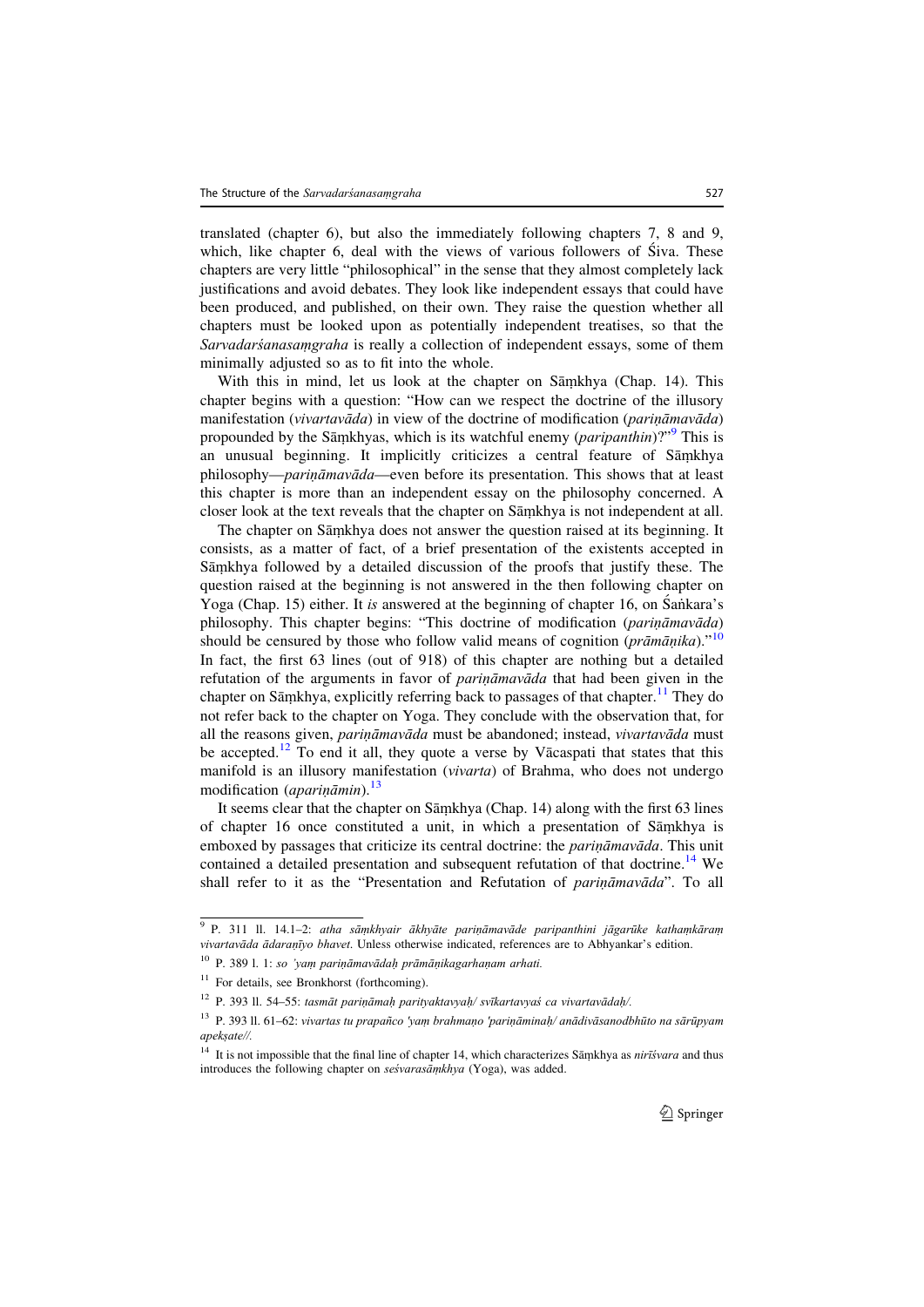appearances, it was once a separate text, whose purpose was to analyze and reject the pariṇāmavāda. As we have seen, it says so at the beginning and repeats it at the end.

This text, to repeat it once more, contained a presentation of the Samkhya philosophy (as the embodiment of *parināmavāda*), followed by its refutation. It appears that the author of the Sarvadarśanasaṃgraha, whoever he was, chose the Presentation for his chapter on Sāmkhya, with no or few changes (he did not remove the initial question that allows us to reconstruct what happened). However, he separated the Presentation from the Refutation by inserting a chapter on Yoga in between, with the following result: a Presentation of Samkhya (the main embodiment of *parināmavāda*), followed by a presentation of Yoga, followed in its turn by a Refutation of *pariṇāmavāda*. The presentations of Sāṃkhya and Yoga became chapters of the Sarvadarsanasamgraha (chapters 14 and 15 respectively); the refutation/Refutation of *parināmavāda* could not be part of these chapters, and followed, after the exposition of Yoga.

Here, then, we have a case where the author of the Sarvadarsanasamgraha appears to have used a pre-existing unit of text and incorporated it in his book.<sup>15</sup> He used most of this unit in his chapter on Samkhya. What remained he put in the one but next chapter. In between these two parts, he inserted a long chapter on Yoga.

At this point we are confronted with a difficulty. As I pointed out above, most manuscripts of the *Sarvadarśanasamgraha* have only 15 chapters. Chapter 16, on S´aṅkara's philosophy, is missing in these manuscripts. And chapter 15, on Yoga, ends with the following sentence  $16$ :

## itaḥ paraṃ sarvadarśanaśiromaṇibhūtaṃ śāṅkaradarśanam anyatra likhitam ity atropekṣitam iti

The philosophy of Saṅkara, which comes hereafter and is the crest-jewel of all philosophies, has been described elsewhere and is therefore here left out.

This suggests that there was an independent text expounding Sañkara's philosophy that subsequently came to be incorporated into the *Sarvadarsanasamgraha* as chapter 16. This, however, is impossible. Chapter 16 is not an independent text on Sankara's philosophy, because its first 63 lines are a direct response to the chapter on Sāṃkhya. If there was an independent text on Śaṅkara's philosophy (and there is no reason to doubt this), $17$  it may have been the part of chapter 16 that begins with line 64; it cannot have been the whole chapter. The first 63 lines of this chapter were not part of it. What is more, these 63 lines were inseparably connected with the preceding chapters, more precisely: with chapter 14.

<sup>&</sup>lt;sup>15</sup> Pre-existing does not necessarily mean that it had a different author; this question must remain open for the moment.

<sup>16</sup> Mysteriously, Abhyankar's manuscript D—which appears to be the only one he used that contained Chap. 16 as we find it in his edition—has the sentence *itah param ...* at the end of Chap. 15. (The indications provided by the Anandas´rama edition are not clear enough to draw conclusions about the manuscripts it used.) This is mysterious, for what could be the point of announcing that there will be no chapter on Śaṅkara's philosophy just before the beginning of the chapter on Śaṅkara's philosophy?

<sup>&</sup>lt;sup>17</sup> Once again, independent does not necessarily mean that it had a different author; see foot note 15 above.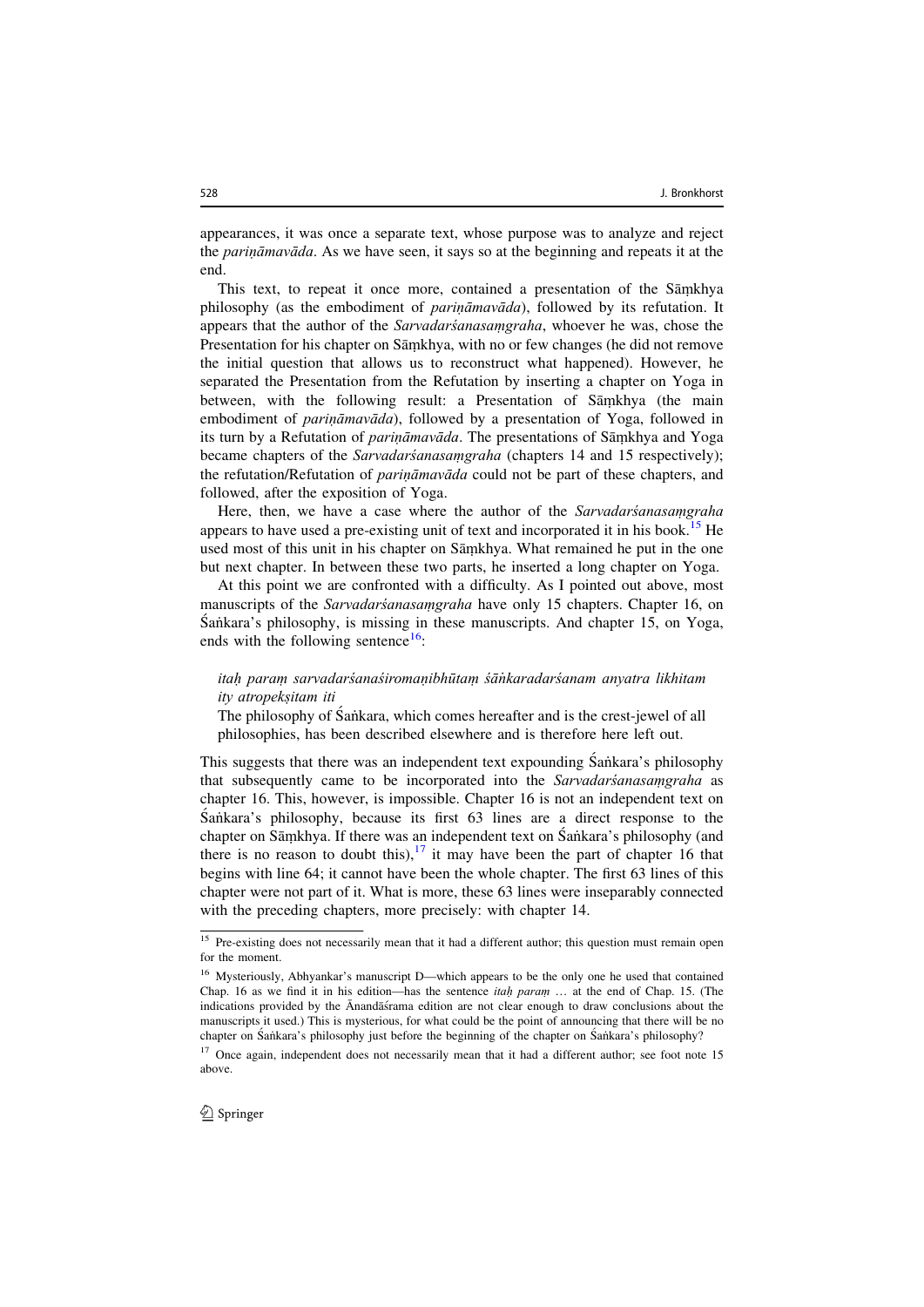This leaves us with a problem for which I have no unambiguous solution. It seems certain that the early textual tradition of the *Sarvadarsanasamgraha* went through an obscure period out of which two manuscript traditions arose. Most manuscripts had only 15 chapters; in the process they had removed the 63 lines that should have been inseparable from what preceded. A minority of manuscripts added the treatise on the philosophy of Sañkara, but in doing so preserved those very same 63 lines that the other manuscripts had lost or discarded.

Note that these reflections are not based on a study of the surviving manuscripts of the Sarvadarśanasaṃgraha, but only on the manuscript-based editions of that text. A study of all the surviving manuscripts may throw more light on the questions here raised. Or it may not. It seems however clear that, at least in the case of his treatment of Sāmkhya, the author of the *Sarvadarśanasamgraha* made use of an independent unit of text, which he felt free to split into two and details of which he may have modified. Also the content of chapter 16 (on Sankara's philosophy), with the exception of its first 63 lines, was once an independent unit, as is clear from the line (quoted above) that concludes the manuscripts that have only 15 chapter. These two units, as we have seen, did not coincide with chapters of the Sarvadarśanasamgraha: the unit on parināmavāda ended up in two different chapters (Chaps. 14 and 16), and the unit on Śaṅkara's philosophy makes up part of Chap. 16.

Can we identify more units that do not coincide with chapters? We saw that some philosophies are refuted in the chapters that follow them. The chapter on Jaina philosophy (Chap. 3), for example, is followed (not preceded!) by its refutation. This refutation is part of the following chapter, on Ramanuja's philosophy (Chap. 4; p. 89 ll. 4.1–31), even though the refutation has little or nothing to do with Rāmānuja's philosophy (the name Rāmānuja does not occur until its very last line, l. 4.32). In other words, this refutation can be read as an appendix to the preceding chapter, just as the Refutation of *parināmavāda* was presumably an appendix to the two preceding chapters, on Sāṃkhya and Yoga respectively. The beginning of the chapter on Jaina philosophy (Chap. 3; p. 48–55 ll. 3.1–69), similarly, contains a long refutation of the Buddhist philosophy that had been the subject matter of the preceding chapter (Chap. 2). This time the Jaina identity of this refutation is clear: it refers to Jaina doctrines. It is yet not part of the regular presentation of Jaina doctrine, which begins at line 3.69 and extends up to the end at line 3.438. The same can be said about the beginning of the chapter on Buddhist philosophy (Chap. 2; p.  $16-19$  ll.  $2.1-40$ ), which refutes the philosophy of Cārvāka, the subject matter of the preceding chapter (Chap. 1). This refutation is explicitly stated to come from Buddhists.

I see no reason to believe that the presentation of these philosophies along with their refutations ever constituted independently existing units. The refutations in these cases, as far as we can tell, were composed by the author of the Sarvadarśanasaṃgraha while he created his work. Their presence in the text raises however another question: why are only certain philosophies refuted, while others are not?

The philosophies that are refuted are Materialism, Buddhism, Jainism and Sāmkhya. None of the others are. It is true that some of the other chapters contain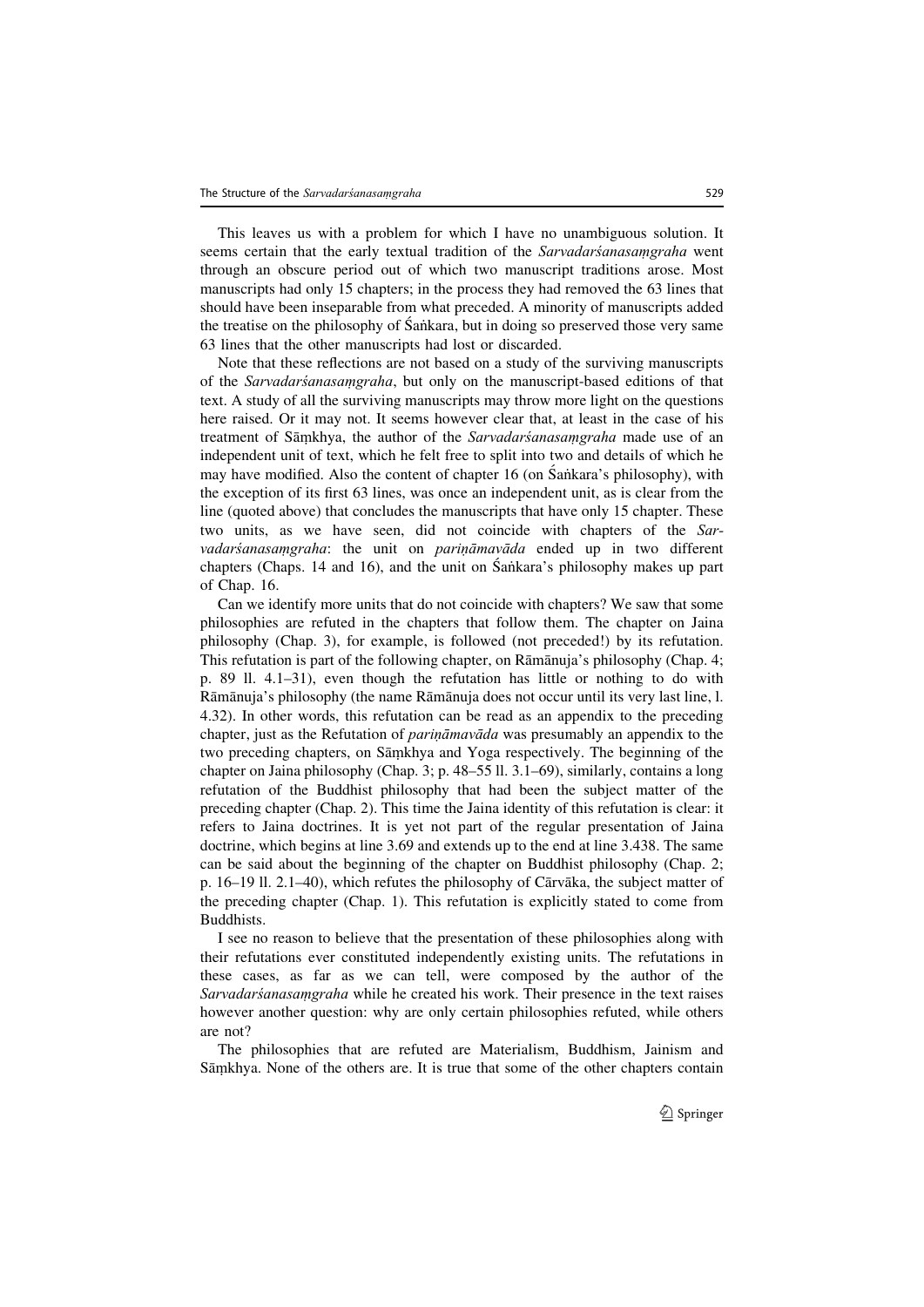polemical passages. The chapters on the philosophies of Ramanuja and Madhva, for example, contain extensive criticism of Advaita Vedanta. Some other chapters criticize more or less in passing certain differing views. But only Materialism, Buddhism, Jainism and Sāmkhya (which includes Yoga; both Sāmkhya and Yoga are forms of *parināmavāda*) are explicitly rejected. Why only these?

I can think of only one answer. The author of the Sarvadarśanasaṃgraha looked upon these, and only these, philosophies as in some sense "unorthodox". All the other philosophies were somehow considered "orthodox" and not therefore in need of refutation.

Perhaps this division into "orthodox" and "unorthodox" is not surprising. Materialism, Buddhism and Jainism are the eternal opponents of Brahmanical thinkers throughout much of Indian intellectual history. The critical attitude of Sāmkhya toward the Vedic sacrifice would explain that this philosophy, too, is "unorthodox".<sup>18</sup>

Seen this way, we must distinguish two kinds of philosophies in the Sarvadarśanasaṃgraha: some are "orthodox", others "unorthodox". And even though some of the "unorthodox" philosophies occur at the beginning of the text, the presence of the two kinds of Samkhya near its end shows that the schools are not hierarchically ordered.

Our pair "orthodox"—"unorthodox" brings to mind the pair āstika–nāstika. These terms are sometimes paraphrased in modern scholarship as "orthodox or Brahmanical" and "heterodox or Sramanic" respectively (Aklujkar 2017, p. 43). Indeed, "Those according to whom the other world spoken of by the Veda exists are  $\bar{a}$ stikas. The rest are n $\bar{a}$ stikas."<sup>19</sup> Wilhelm Halbfass (1988, pp. 352–353), similarly, presented nāstika as more or less synonymous with avaidika, and āstika with vaidika.

Certain authors believe that the pair āstika–nāstika appropriately describes how the Sarvadarśanasaṃgraha categorizes its philosophies. Andrew Nicholson (2012, pp. 107–108), for example, contrasts the use of āstika and nāstika in Haribhadra's Ṣaḍdarśanasamuccaya with that in the Sarvadarśanasaṃgraha:

For Haribhadra, the six āstika schools are: Buddhism, Nyāya, Sāṃkhya, Jainism, Vaisesika and Mīmāmsā. … Haribhadra … [includes] Buddhism and Jainism. Haribhadra does this by defining the term āstika differently than it is understood by Mādhava or Madhusūdana.

For Haribhadra—Nicholson adds (p. 108)—only one school is nāstika, viz. "the materialist Lokāvata school".

<sup>18</sup> Chakravarti (1951, p. 4 ff.).

<sup>&</sup>lt;sup>19</sup> Aklujkar (2017, p. 45) ascribes these words to Vasudeva Shastri Abhyankar, without giving a precise reference. I do not find any mention of the "other world" in the relevant passages of Abhyankar's introduction (upodghāta) to his edition of the Sarvadarśanasamgraha. We read there: śrutiprāmāṇyāvirodhinas tārkikaviśeṣā āstikāḥ (p. 47) and śrutiprāmāṇyavirodhinas tārkikaviśeṣā nāstikāḥ (p. 48)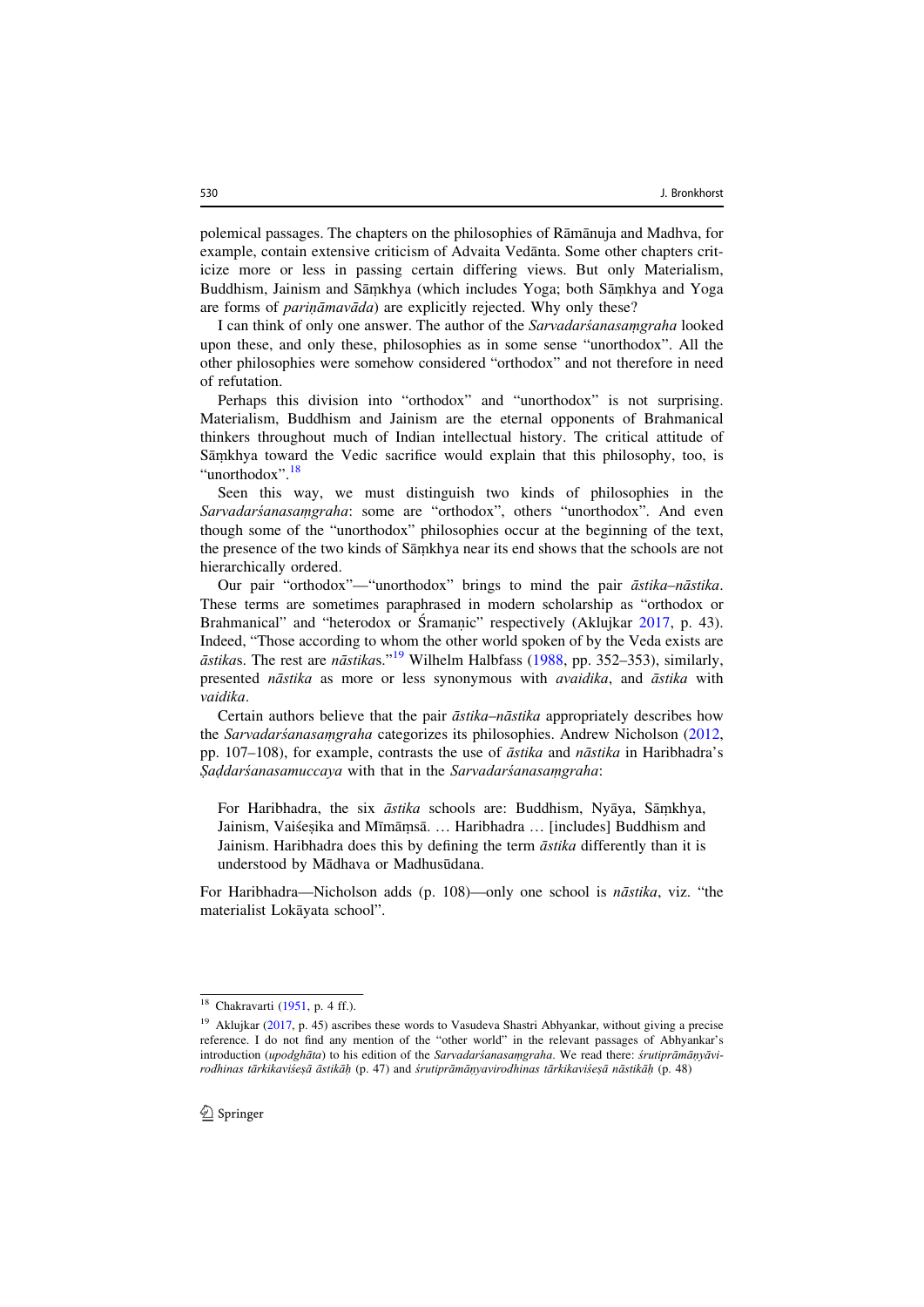Though mentioning Mādhava in the above quote, Nicholson says very little about his Sarvadarśanasamgraha,<sup>20</sup> concentrating rather on the works of Madhusudana Sarasvatī. This leaves his claim that the Sarvadarśanasamgraha understands the term āstika differently than Haribhadra dangling in the air. In fact, the Sarvadarśanasaṃgraha never uses the word āstika, and it uses the word nāstika only twice. An inspection of its use of *nāstika* leads to a surprising result.

The first occurrence of *nāstika* in the *Sarvadarśanasamgraha* is on p. 2 (1, 1,14), at the very beginning of the discussion of the "philosophy of Cārvāka". Here Cārvāka is called nāstikaśiromaņi "the crest-jewel of the nāstikas". Since the philosophy of Cārvāka is also known by the name Lokāyata (also in the Sarvadarśanasaṃgraha), $^{21}$  we may conclude that this text agreed with Haribhadra in looking upon the followers of this school as nāstikas.

The word nāstika occurs a second time on p. 255 (l. 11.204), once again as part of the compound *nāstikaśiromani*, this time in the chapter on the philosophy of Akṣapāda (= Nyāya). The compound occurs in a debate about whether God ( $\vec{ts}$ vara) created the world or not. The opponent, who is not specified, argues that it just does not do to assume that God created the world, one reason being that God could have no ground to create it for himself, and that, if He created it out of compassion for others, there would be no suffering in the world. The opponent concludes this passage with some quoted lines that he attributes to "teacher Bhatta" (*bhattācārya*)<br>and that can be found in almost identical form in Kumārila Bhatta's *Slokavārttika*.<sup>22</sup> and that can be found in almost identical form in Kumārila Bhatta's *Ślokavārttika*.<sup>22</sup><br>Immediately following this quotation, the proponent gives an answer that begins Immediately following this quotation, the proponent gives an answer that begins with the vocative nāstikaśiromaṇe "Oh crest-jewel of the nāstikas!"

What these two passages suggest is that the author of the Sarvadarsanasamgraha used the expression *nāstika* for all those who deny the existence of God, or at any rate His role in the creation of the world. This would then include the school of Mīmāmsā. This would be noteworthy, since Mīmāmsā is often thought of as a bulwark of Brahmanical orthodoxy. Remember in this context that the author of the Sarvadarśanasaṃgraha (and the author of most of chapter 16, once a separate composition), is himself a follower of a form of Mīmāmsā, called uttaramīmāmsā (p. 118 l. 4.283), brahmamīmāṃsā (p. 128 l. 5.5; p. 399 l. 16.85; p. 414 l. 16.150– 151), śārīrakamīmāṃsā (p. 117 l. 4.274–275; p. 405 l. 16.156; p. 458 l. 16.776). The Sarvadarśanasamgraha itself calls ritual Mīmāmsā pūrvamīmāmsā (p. 118 l. 4.283; p. 267 l. 12.84), prācī mīmāṃsā (p. 257 l. 12.3), adhvaramīmāṃsā (p. 58 l. 3.107). At the same time, it seems unlikely that he would consider himself to be a nāstika. Did he think of the ritual Mīmāmsakas as nāstikas?

Recall now that the passage beginning with the vocative *nāstikaśiromane* "Oh crest-jewel of the nāstikas!" is put in the mouth of a defender of the philosophy of Akṣapāda, i.e. in the mouth of a Naiyāyika. It does not therefore necessarily reflect the position of the author of the Sarvadarsanasamgraha (unlike the first occurrence of this compound, where it qualifies Cārvāka). All we can conclude from the use of

 $\overline{20}$  There are serious doubts that the author of the Sarvadarśanasaṃgraha was actually called Mādhava; see Bronkhorst (forthcoming).

<sup>21</sup> Sarvadarśanasaṃgraha p. 2l.1.21–22: cārvākamatasya lokāyatam ity anvartham aparaṃ nāmadheyam.

 $22$  Ślokavārttika 5.10 (Sambandhāksepa) vv. 54–55.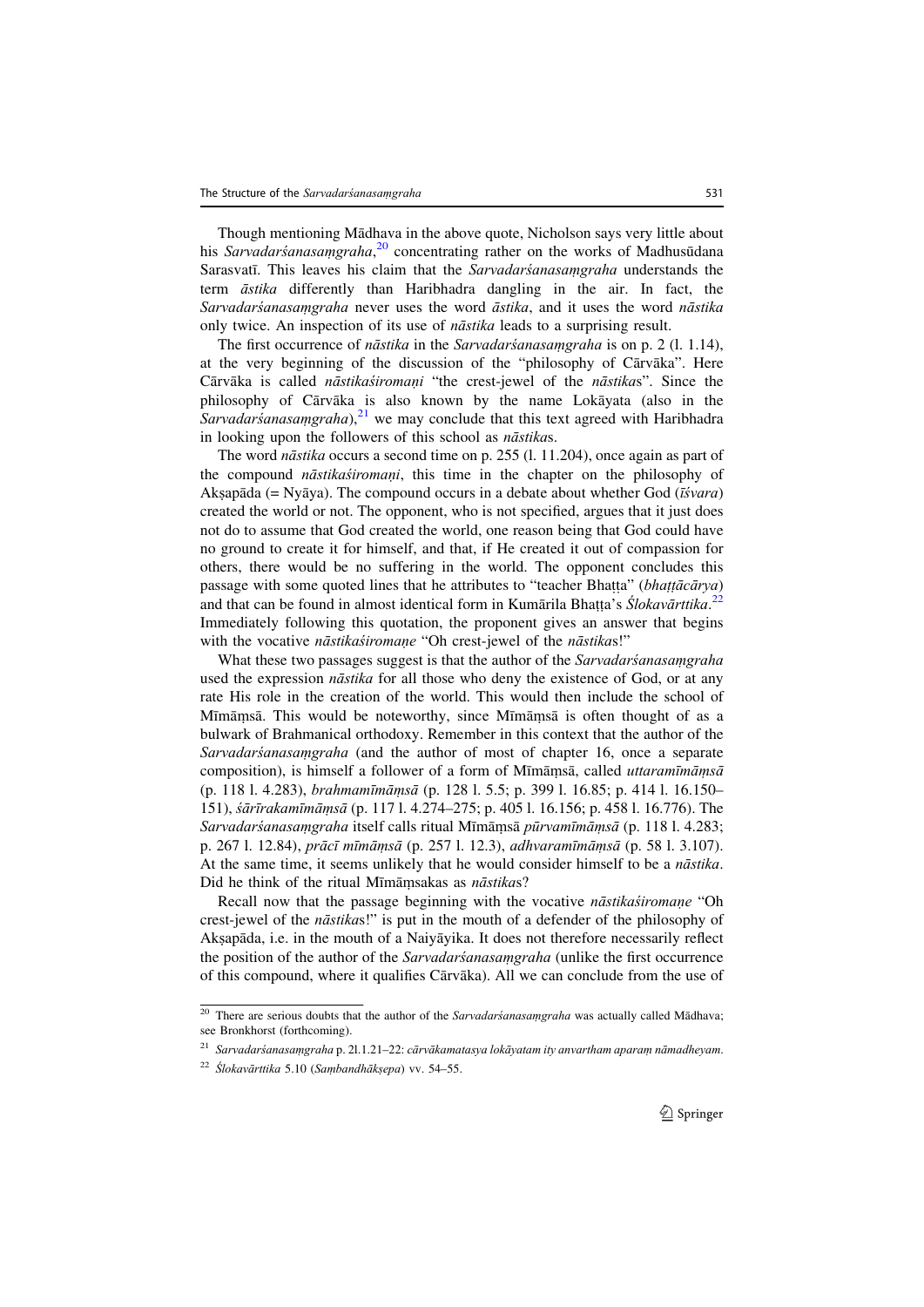the word *nāstika* in the *Sarvadarsanasamgraha* is that its author looked upon the followers of Cārvāka as *nāstikas* and that the Naiya yikas whose views are presented in the relevant chapter also looked upon ritual Mīmāmsakas as nāstikas. Does this make sense?

The Sarvadarśanasaṃgraha is not the first text to suggest a link between ritual Mīmāmsā and Lokāyata. A verse at the beginning of Kumārila's Ślokavārttika does the same $^{23}$ :

For the most part Mīmāṃsā has, in this world, been turned into Lokāyata. This effort of mine is made to take it to the path of the *āstikas*.

Pārthasārathi comments as follows<sup>24</sup>:

Mīmāṃsā, though not being Lokāyata, has been turned into Lokāyata by Bhartrmitra and others by accepting the incorrect position according to which there is no fruit, desired or not desired, of obligatory and forbidden [deeds] etc.

I have studied these and other texts elsewhere, $2<sup>5</sup>$  and come to the conclusion that the Lokayata here criticized is characterized by its rejection of rebirth and karmic retribution, or more simply: of "another world" (paraloka). The grammatical commentary called Kāśikā confirms this interpretation; it accounts for the words  $\bar{a}$ stika and n $\bar{a}$ stika under P. 4.4.60 (astināstidistam matih), in the senses "he who thinks 'there is'" and "he who thinks 'there is not" respectively, adding (K $\bar{a}\bar{s}$  I p. 448): na ca matisattāmātre pratyaya işyate, kim tarhi, **paraloko 'sti** iti yasya matih sa āstikah / tadviparīto nāstikah /. In other words, an āstika is someone who believes there is another world, whereas a *nāstika* does not believe that there is another world. Early ritual Mīmāmsā fitted the bill, so that the accusation of its proximity to Lokāyata makes sense. Kumārila Bhatta protested against this identification, and it<br>is therefore ironic to see that the Naivāvika in the *Sanyadarsangsamaraka* guotes Ecolayala makes sense. Hamarna Ena<sub>it</sub>a protested against ans Renainvalusity, and it from the work of this self-proclaimed āstika to support the position of the nāstikas.

Where does all this leave us? I think we can once and for all discard the notion that the sequence of chapters in the *Sarvadarsanasamgraha* reflects a hierarchical order. Furthermore, we have seen that in composing this text, use was sometimes made of more or less independently existing building blocks, which were at least to some extent adjusted to the role they had to play in the whole. This procedure can only be shown for certain portions of the text, but they raise the question whether a similar procedure was used elsewhere, too. Finally, the Sarvadarsanasamgraha divided its philosophies into two kinds: those that were unorthodox and needed to be refuted, and other ones that were presumably orthodox enough to be presented without judgment.

 $^{23}$  Kumārila Bhaṭṭa, Ślokavārttika, Pratijñā v. 10: prāyeṇaiva hi mīmāṃsā loke lokāyatīkṛtā / tām<br>āstikapatha kartum avam vatnah krto mavā // ˙ āstikapathe kartum ayaṃ yatnaḥ kṛto mayā //.

 $^{24}$  Pārthasārathi, Nyāyaratnākara p. 5: mīmāṃsā hi bhartṛmitrādibhir alokāyataiva satī lokāyatīkṛtā nityanisiddhayor istānistam phalam nāstītyādibahvapasiddhāntaparigraheneti ….

<sup>&</sup>lt;sup>25</sup> Bronkhorst (2007, pp. 122–128; 2016).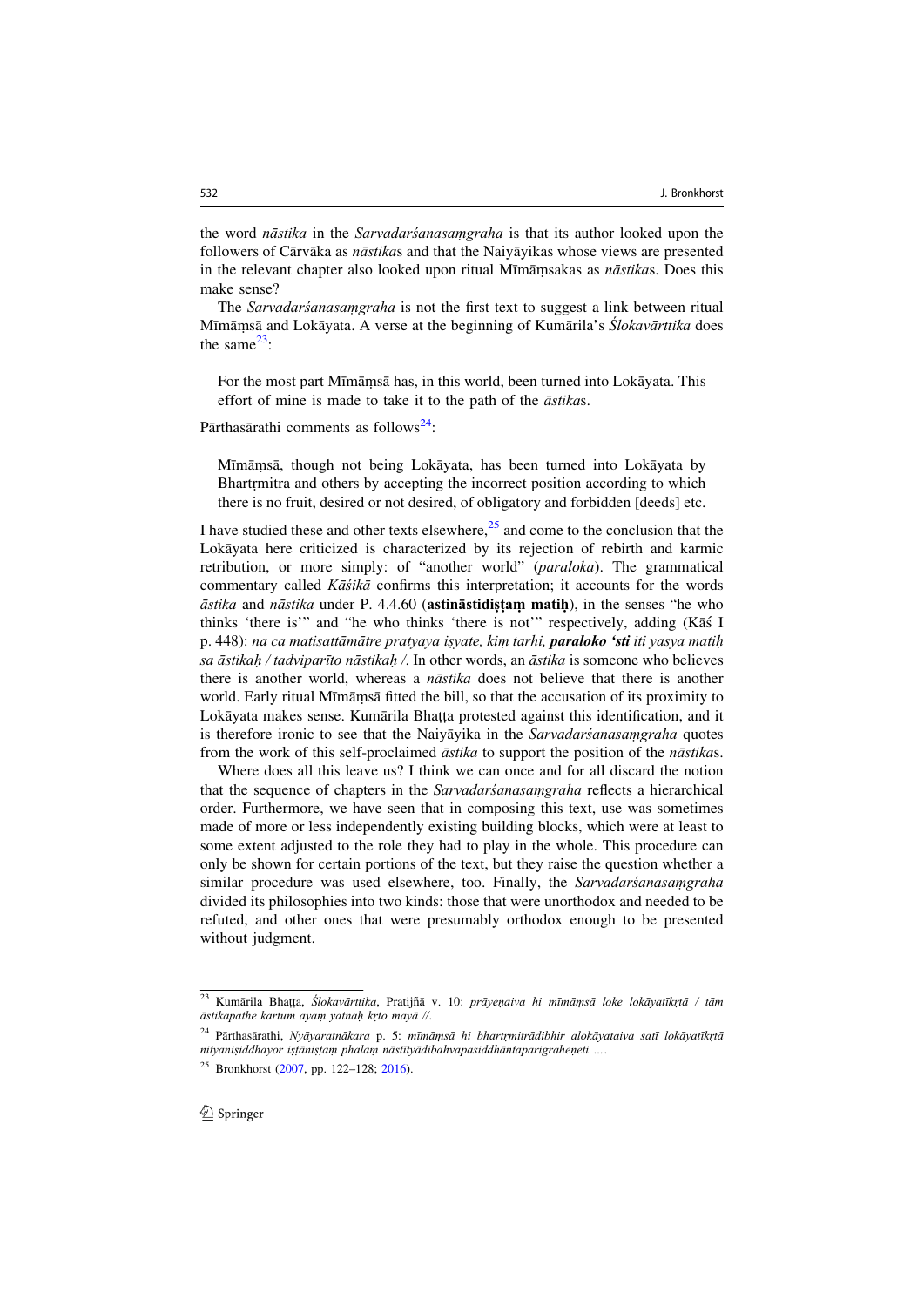Funding Open Access funding provided by Université de Lausanne.

Open Access This article is licensed under a Creative Commons Attribution 4.0 International License, which permits use, sharing, adaptation, distribution and reproduction in any medium or format, as long as you give appropriate credit to the original author(s) and the source, provide a link to the Creative Commons licence, and indicate if changes were made. The images or other third party material in this article are included in the article's Creative Commons licence, unless indicated otherwise in a credit line to the material. If material is not included in the article's Creative Commons licence and your intended use is not permitted by statutory regulation or exceeds the permitted use, you will need to obtain permission directly from the copyright holder. To view a copy of this licence, visit [http://](http://creativecommons.org/licenses/by/4.0/) [creativecommons.org/licenses/by/4.0/.](http://creativecommons.org/licenses/by/4.0/)

## **References**

- Akamatsu, A. (2017). Doxography and perspectivism in premodern India: How is it possible to be neutral? Senri Ethnological Studies, 96, 159–174.
- Aklujkar, A. (2017). History and doxography of the philosophical schools. In J. Ganeri (Ed.), The Oxford handbook of Indian philosophy (pp. 32–55). Oxford University Press.
- Black, B., & Patton, L. (Ed.). (2015). Dialogue in Early South Asian Religions. Hindu, Buddhist, and Jain traditions. Routledge.
- Bronkhorst, J. (2007). Greater Magadha. Studies in the culture of early India. Brill. Indian reprint: Motilal Banarsidass, 2013.
- Bronkhorst, J. (2016). Who were the Cārvākas? Revista Guillermo De Ockham, 14(1), 45–55.
- Bronkhorst, J. (forthcoming). The *Sarvadarsangraha:* One text or two? One author or two? Will appear in a Felicitation Volume.
- Chakravarti, P. (1951). Origin and Development of the Sāṃkhya System of Thought. Reprint: Oriental Books Reprint Corporation, 1975.
- Cowell, E. B., & Gough, A. E. (Trans.). (1892). The Sarva-Darśana-Saṃgraha or review of the different systems of Hindu philosophy by Madhava Āchārya (6th ed.). Chowkhamba Sanskrit Series Office, 1961. [http://www.wisdomlib.org/hinduism/book/the-sarva-dars´ana-sa](http://www.wisdomlib.org/hinduism/book/the-sarva-dar%c5%9bana-sa%e1%b9%83graha/d/doc79743.html)ṃgraha/d/doc79743.html.
- Deussen, P. (1908): Allgemeine Geschichte der Philosophie, mit besonderer Berücksichtigung der Religionen. Erster Band, dritte Abteilung: Die nachvedische Philosophie der Inder nebst einem Anhang über die Philosophie der Chinesen und Japaner. F. A. Brockhaus.
- Doniger O'Flaherty, W. (1971). The origin of heresy in Hindu mythology. History of Religions, 10(4), 271–333.
- Eltschinger, V. (2012). Apocalypticism, heresy and philosophy. In P. Balcerowicz (Ed.), World view and theory in Indian philosophy (pp. 29–85). (Warsaw Indological Studies, Vol. 5). Manohar. Reprint: Eltschinger (2014, pp. 35–92).
- Eltschinger, V. (2014). Buddhist Epistemology as Apologetics. Studies on the history, self-understanding and dogmatic foundations of late Indian Buddhist philosophy. Österreichische Akademie der Wissenschaften (Philosophisch-historische Klasse, Sitzungsberichte, 851; Beiträge zur Kultur- und Geistesgeschichte Asiens, 81.)
- Franco, E. (2011). Lokāyata. = BEH III, pp. 629-642.
- Frauwallner, E. (1968). Materialien zur ältesten Erkenntnislehre der Karmamīmāṃsā. Wien: Kommissionsverlag der Österreichischen Akademie der Wissenschaften.
- Frauwallner, E. (1992). Mādhavas Sarvadars´anasaṃgraha. Aus der 'Zusammenfassung aller Systeme': das System Śaṅkaras. Nachgelassene Werke II: Philosophische Texte des Hinduismus. Hrsg. Gerhard Oberhammer und Chlodwig H. Werba. Verlag der O¨sterreichischen Akademie der Wissenschaften. (O¨sterreichische Akademie der Wissenschaften, philosophisch-historische Klasse, Sitzungsberichte, 588. Band; Veröffentlichungen der Kommission für Sprachen und Kulturen Südasiens Nr. 26.), pp. 176–223.
- Goodding, R. A. (2002). The Treatise on Liberation-in-Life. Critical edition and annotated translation of the Jīvanmuktiviveka of Vidyāraṇya. Dissertation, University of Texas at Austin.
- Halbfass, W. (1988). India and Europe. An essay in understanding. State University of New York Press. Hara, M. (1958). Nakulīśa-pāśupata-darśanam. Indo-Iranian Journal, 2, 8–32.